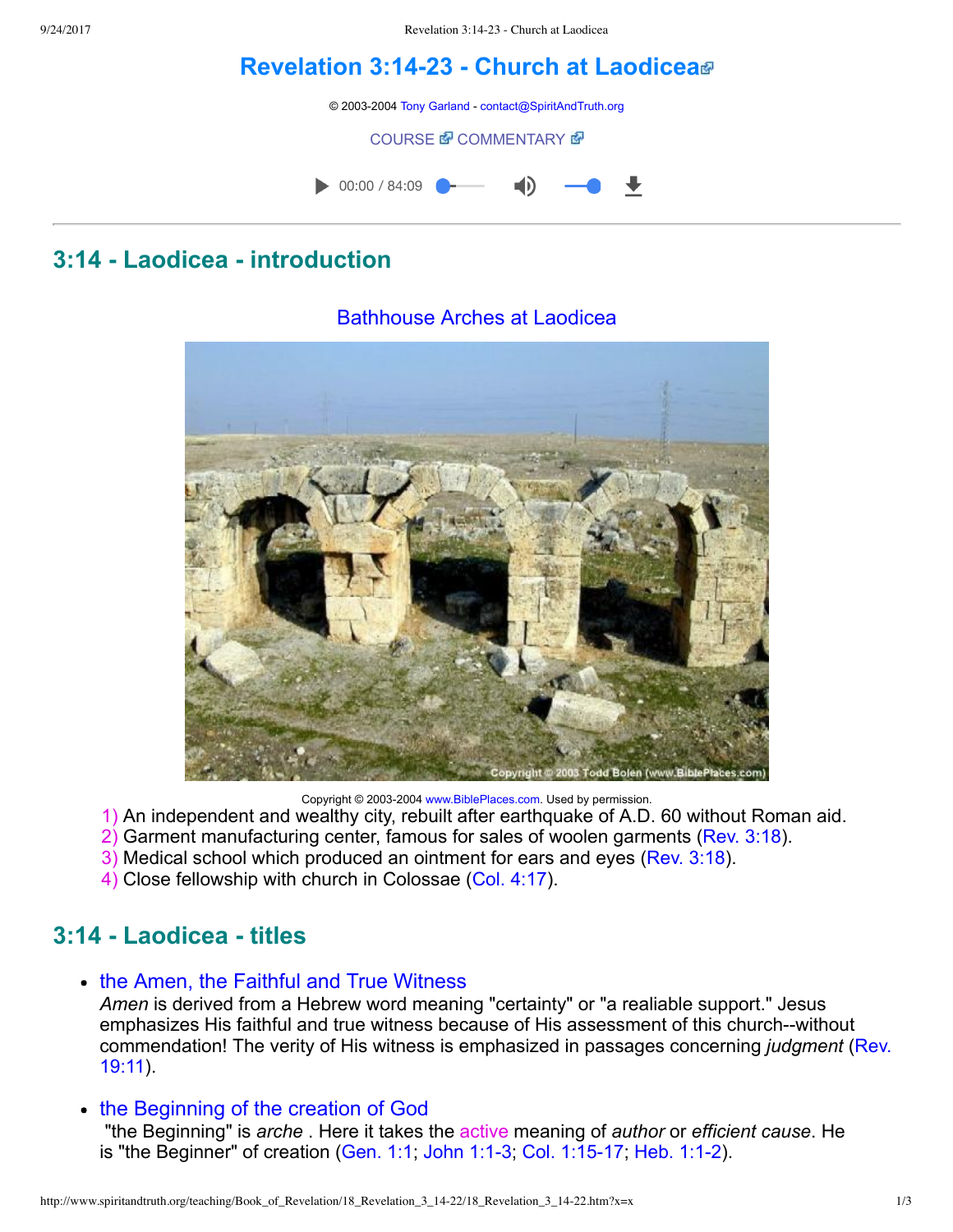# **3:15 Laodicea criticism**

• I could wish you were cold or hot

An allusion to the mediocre temperature of the water supply at Laodicea which was probably brought by an aquaduct from Denizli (5 miles distant). Why would Jesus prefer cold rather than lukewarm ? *Inconsistency of conviction* coupled with *hypocrisy* is more damaging and irretrievable than the wrong conviction consistently held!.

because you are lukewarm... I will vomit you out

Lukewarm -- the church was at peace with the culture, no longer a shining light. When hearts harden to the point where repentance and return will not be forthcoming, God turns men loose to their own destruction (Jer. 15:1-4; [Zec. 11:9](http://www.spiritandtruth.org/bibles/nasb/b38c011.htm#Zec._C11V9); Rom. 1:20-28).

 $\cdot$  I am rich

The independence and affluence of the city of Laodicea had infected the culture and the culture had infected the church! Independence of God is sin!

• have need of nothing

The classic pattern of those blessed by God is to mistake His blessing for their own abilities  $(Deu. 8:11-15)$ . This is the USA today!!

do not know... wretched, miserable, poor, blind, naked *Wretched* is "afflicted." *Miserable* is "pitiable." Their blindness made them pitiable. They did not know they were naked! This is a common situation among churches of our day.

## **3:18 Laodicea exhortation**

- I counsel you to buy from Me They were wealthy and making purchases, but from the wrong source !
- gold... white garments... eye salve

The remedies for the previous ills, for they were *poor, naked,* and *blind.* They were naked, exposed, and their sin required a *covering.* They were clothed in their own "righteousness" (Pr. [20:6; Mat. 5:20; Luke 10:29; Luke 18:9\) rather than the righteousness provided by God \(Rom.](http://www.spiritandtruth.org/bibles/nasb/b45c010.htm#Rom._C10V3) 10:3). See lesson discussing [Revelation 3:45](http://www.spiritandtruth.org/teaching/Book_of_Revelation/16_Revelation_3_1-6/index.htm) where [White Garments](http://www.spiritandtruth.org/teaching/Book_of_Revelation/16_Revelation_3_1-6/index.htm) are promised to the church at Sardis.

• anoint your eyes with eye salve that you may see

An allusion to the opththalmology associated with the city. They needed the illumination of the Holy Spirit, the *seven eyes,* to see their own condition from God's perspective ([Rev. 5:6](http://www.spiritandtruth.org/bibles/nasb/b66c005.htm#Rev._C5V6)).

as many as I love, I rebuke and chasten

The church at Laodicea could take comfort in Christ's rebuke because it indicated His love for them. God chastens those who are His legitimate children (Heb. 12:5-8).

be zealous... repent

 "Zealous" is *ze'leue* , present tense: "be continually full of zeal!" The same root word for "hot" in [Revelation 3:15](http://www.spiritandtruth.org/bibles/nasb/b66c003.htm#Rev._C3V15).

## **3:20 Laodicea promises**